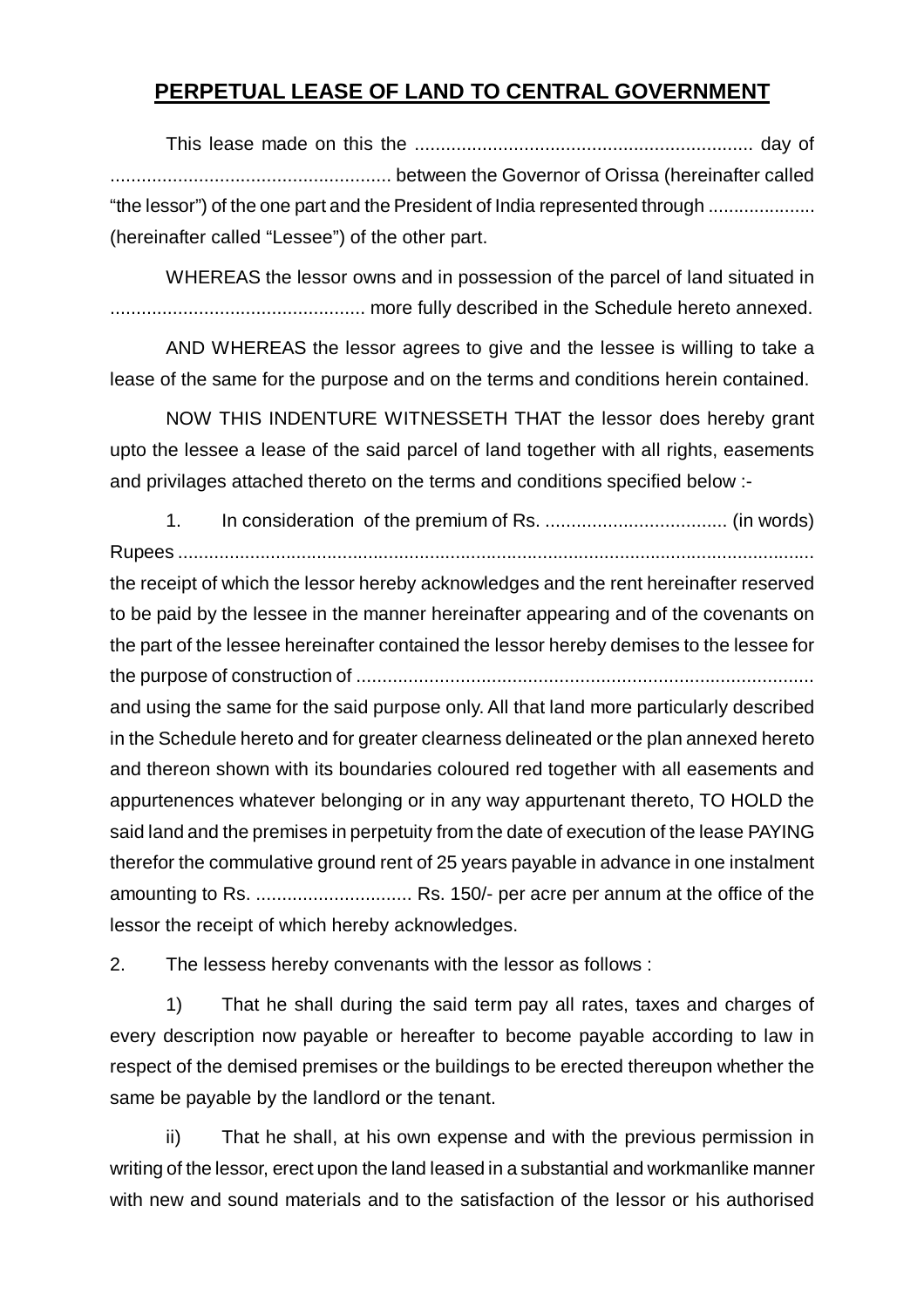representative, a Building with all requisite and proper walls, sewers, drains and other conveniences as shall be approved by the lessor or his authorised representative and shall complete the same in all respects fit for occupation within thirty-six months from the date of execution of this instrument or within such further time, if any, as lessor may allow.

iii) That he shall not build on more than one fourth or the leased area and shall leave in front of the building ............................ vacant space from the boundary of the building according to the approved plan and there shall be no basement.

iv) That he shall not erect or build or permit to be erected or built on the demised premises any building other than that specified above nor make an addition to any existing buildings at any time except with the approval of the lessor.

v) That he shall conform to all rules, regulations and bye-laws of the Notified Area Council, Bhubaneswar and such other local authority for the area as may hereafter be constituted (hereinafter called "the local authority") relating to roads and buildings, public health, safety, convenience and sanitation which may for the time being be inforce.

vi) That he shall make all sanitary and conservancy arrangement for the labour employed on the said land and shall pay to the local authority expenses if any incurred on this account by the said authority for making such arrangements on this behalf.

vii) That the building, during construction, shall be open to inspection by the lessor or his authorised representative when any defect is noticed either in the construction quality of materials used or when there is a change of design without previous approval of the lessor he shall, upon receipt of notice in writing from the lessor, remove the defects within the period specified therein.

viii) That no act shall be done or caused to be done on the said land or building which is likely to be or become a nuisance or a disparagement, annoyance or inconvenience to the lessor or to other lessees in the neighbourhood.

ix) That all mines, mineral products, buried treasury coal petroleum, oil and quarries whatsoever in under, or within the said land shall be the property of the lessor.

x) That if the lessor, at any time during the subsistence of the lease, desires for any other public purpose, to resume the holding or any part thereof, the lessee shall vacate it or the required within three months from the notice in writing thereof in which case the lessee shall be entitled to reasonable compensation for any building or other improvements that he may have made with the written consent of the lessor.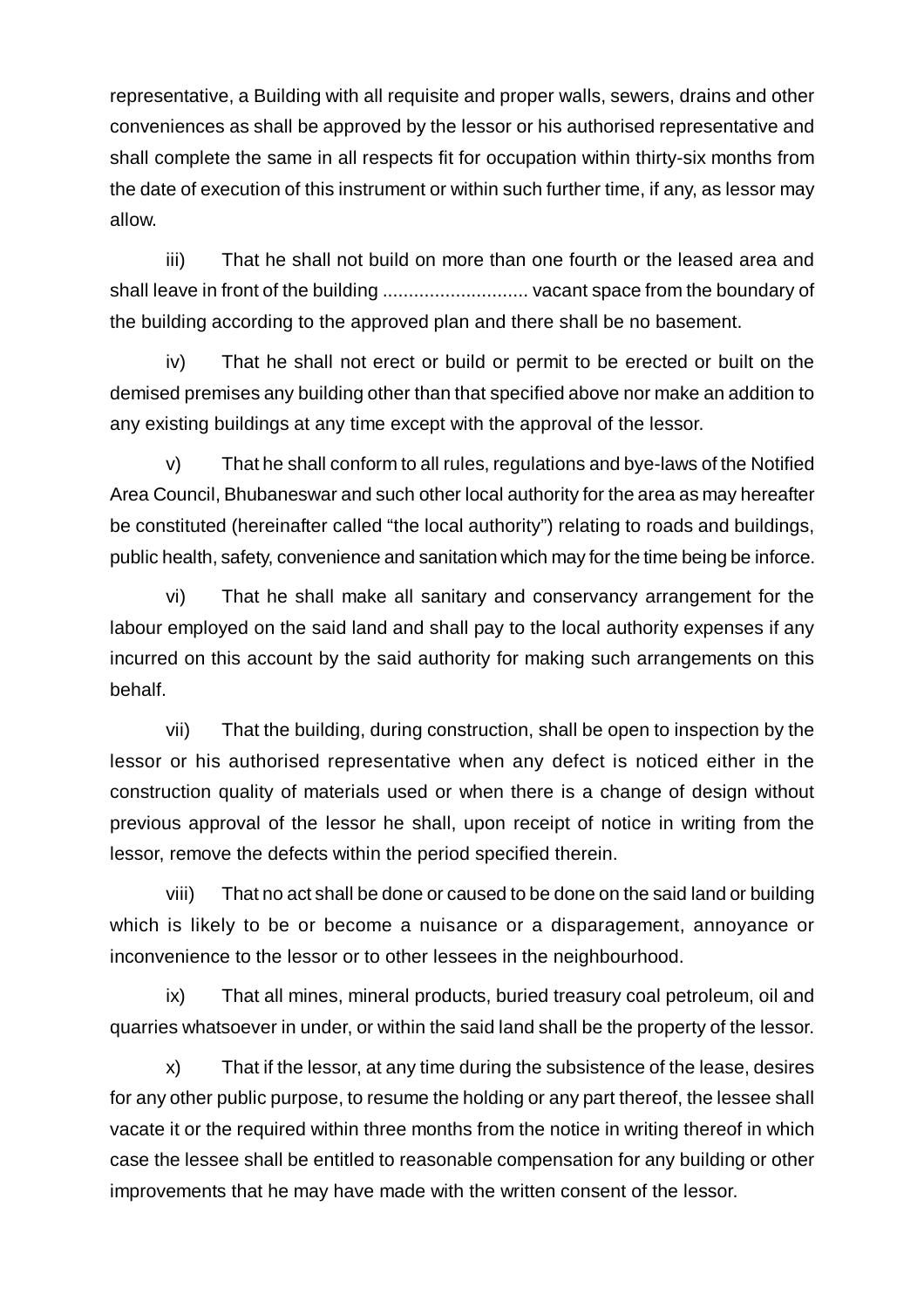Provided that the lessee shall be entitled for the refund of the premium proprotionate to the area resumed and vacated.

Provided further the particularly in case of re-entry for breach or non-observance of any of the convenants laid down in sub-clauses (v) and (xiii) of clause 2 of this instrument the lessee shall not be entitled to any compensation for the land or the buildings or other structures erected by him on the land except being at liberty to remove the materials of such buildings or structures as laid down in clause 4(1) hereafter.

xi) That all sums of money due to the lessor on any account under these presents shall be recoverable by the lessor in addition to any other remedy open to him as a public demand under the Orissa Public Demands Recoery Act, 1962 (Orissa Act IV of 1963).

xii) That the lessee shall keep in tact and well defined, the boundaries of the holding and shall point them out for inspection when required by the lessor to do so to any officer or person duly authorised by him, in writing in that behalf.

xiii) That he shall not without the consent in writing of the lessor use or permit the use of the said land for any purpose other than that for which it is leased without such consent.

(xiv) That during the continuance of the lease, the lessee shall maintain the premises and all the buildings thereon in sanitary condition and the building shall be kept in good and substantial state or repair to the satisfaction of the lessor or his authorised representative.

(xv) All the buildings to be constructed on the lease hold plots should be in multistoried flats as per Zonal Plan approved by the competent authority and the lessee should plan for optimum use of land in consultation with B.D.A. and that if he does not use the leased land within a period of 36 months from the date of execution of this Instrument as per sub-para (ii) of this Instrument Government may resume the entire land or part of the land without payment of compensation.

3. The lessor hereby covenants with the lessee as follows :-

1) That the lessee performing all the convenants herein contained, shall hold and enjoy the demised premises during the said term without any unlawful interruption by the lessor or any other person whose-ever.

4. PROVIDED ALWAYS AND IT IS HEREBY EXPRESSLY AGREED by and between the parties hereto as follows :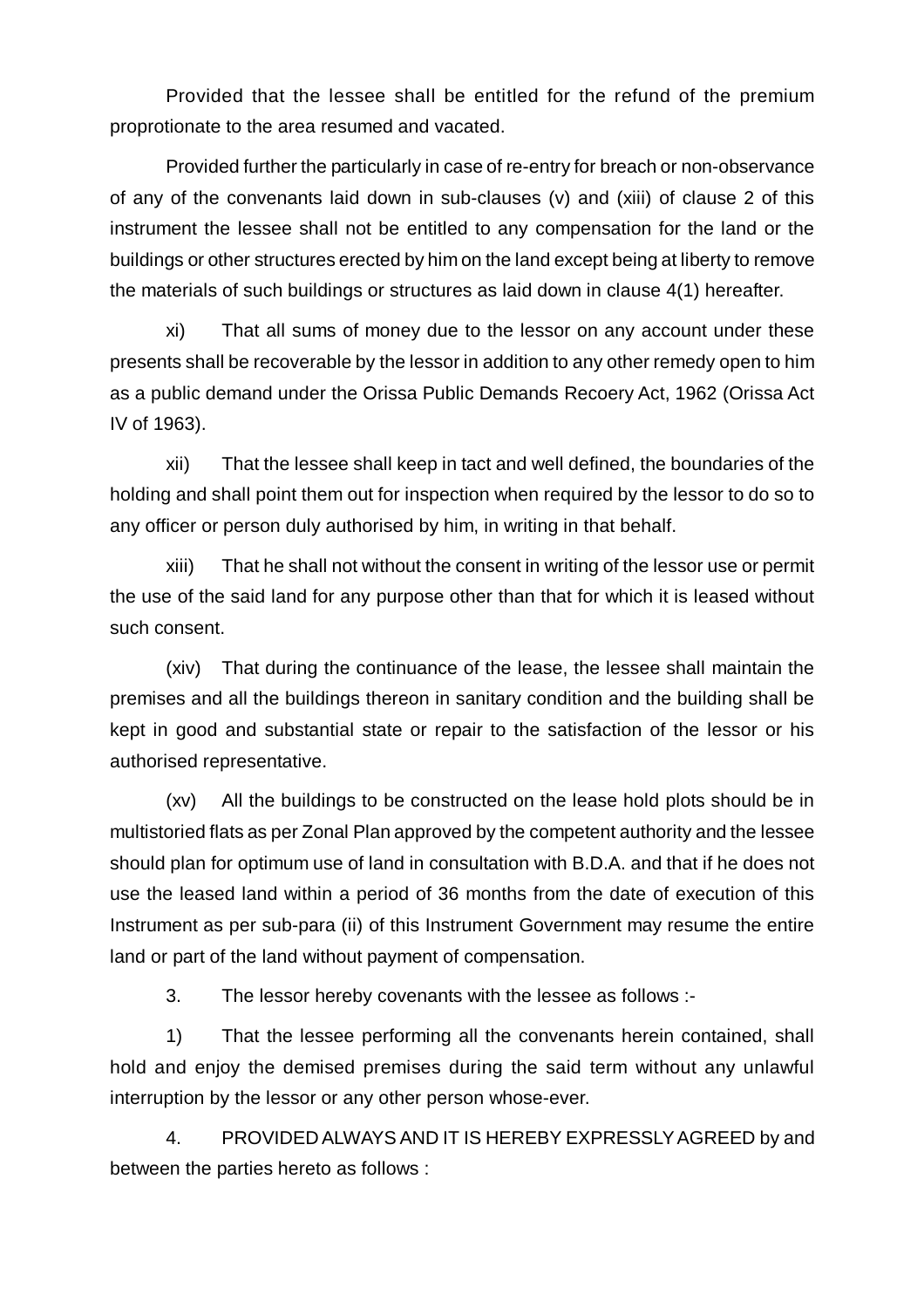1) That whenever there shall be a breach of any of the covenants by the lessee herein contained the lessor may re-enter on the demised promises and determine this lease in which case the lessor may, by notice in wirting require the Ex-lessee to remove within a reasonable time any building which may have been commenced and not completed or the materials which may have been collected on the leased land and if he fails to comply with such notice the lessor after giving a further notice in writing specifying a time not less than three months from the date of the service of the notice within which such building or materials shall be removed, may cause such removal to be effected and recover the cost from him.

5. IT IS HEREBY FURTHER AGREED by and between the parties hereto as follows :

i) The lease is not transferable at any circumstances. In the event of closure/ desolution/defunct of the Office/Institution/Organisation ................................................ the lease land alongwith building, if any, thereon shall revert and vest with the lessor free rom all encumbrances. The lessee shall be entitled for payment of the depreciation value of the structure if any, only.

ii) That any demand for payment or notice requiring to be made upon or given to the lessee shall be considered to be sufficiently made or given if sent by the lessor or his agent through the post by registered letter addressed to the lessee at the demised premises (or at his known address) and that notice requiring to be given to the lessor shall be considered to be sufficiently given if sent by the lessee through the post by registered letter addressed to the Director of Estates, G.A. Deptt. AND that any demand or notice sent by post in either case shall be assumed to have been delivered in the usual course of post.

iii) That whenever such an interpretation should be necessary in order to give the fullest scope and effect legally possible to any convenent or contract therein contained the expression "The lessor" herein before used shall include his agent and the owner for the time being of the lessor's interest in the demised premises as the case may be and the expression "the lessee"hereinbefore used shall include his successors in office executors, administrators and permitted assigns.